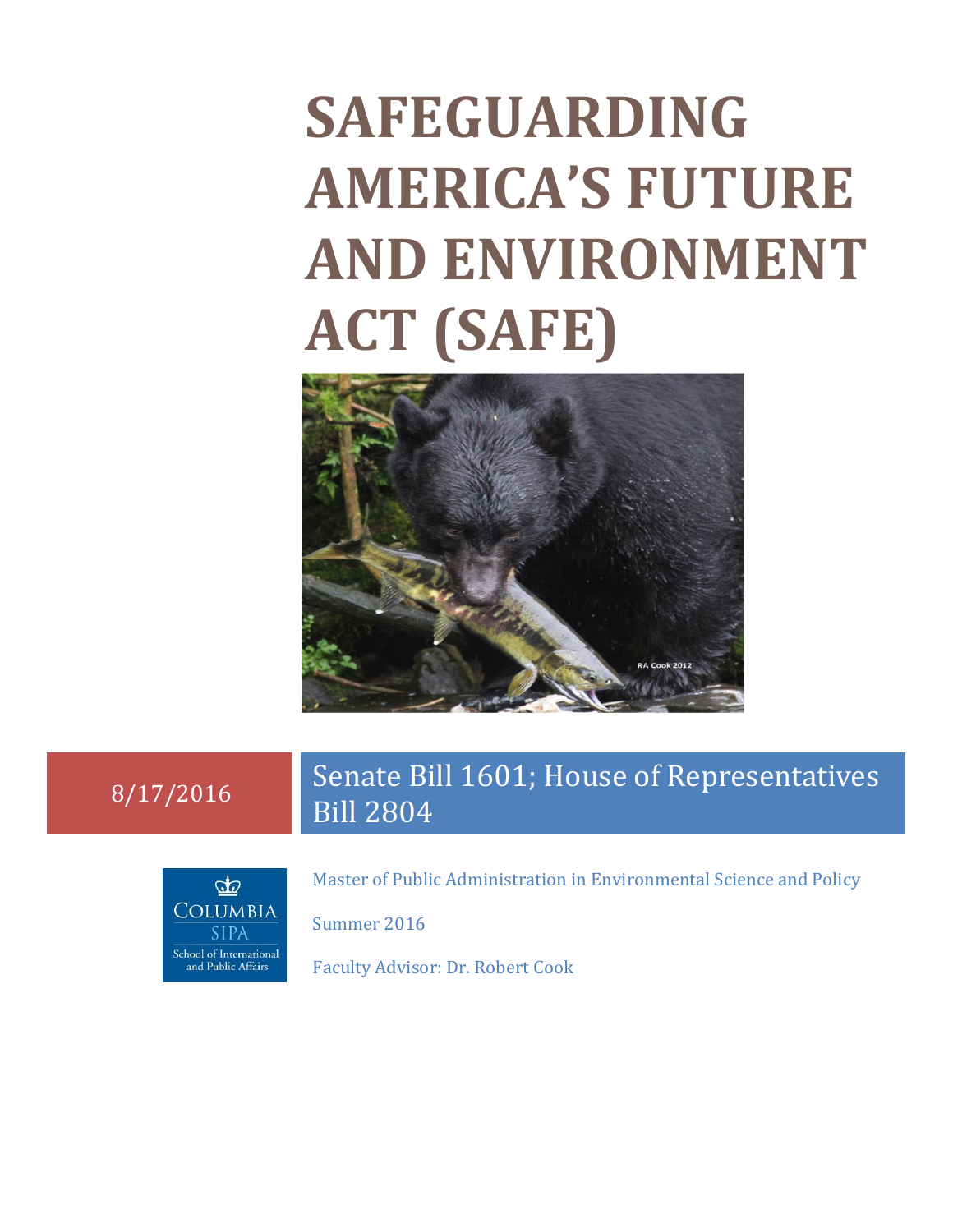*This page intentionally left blank.*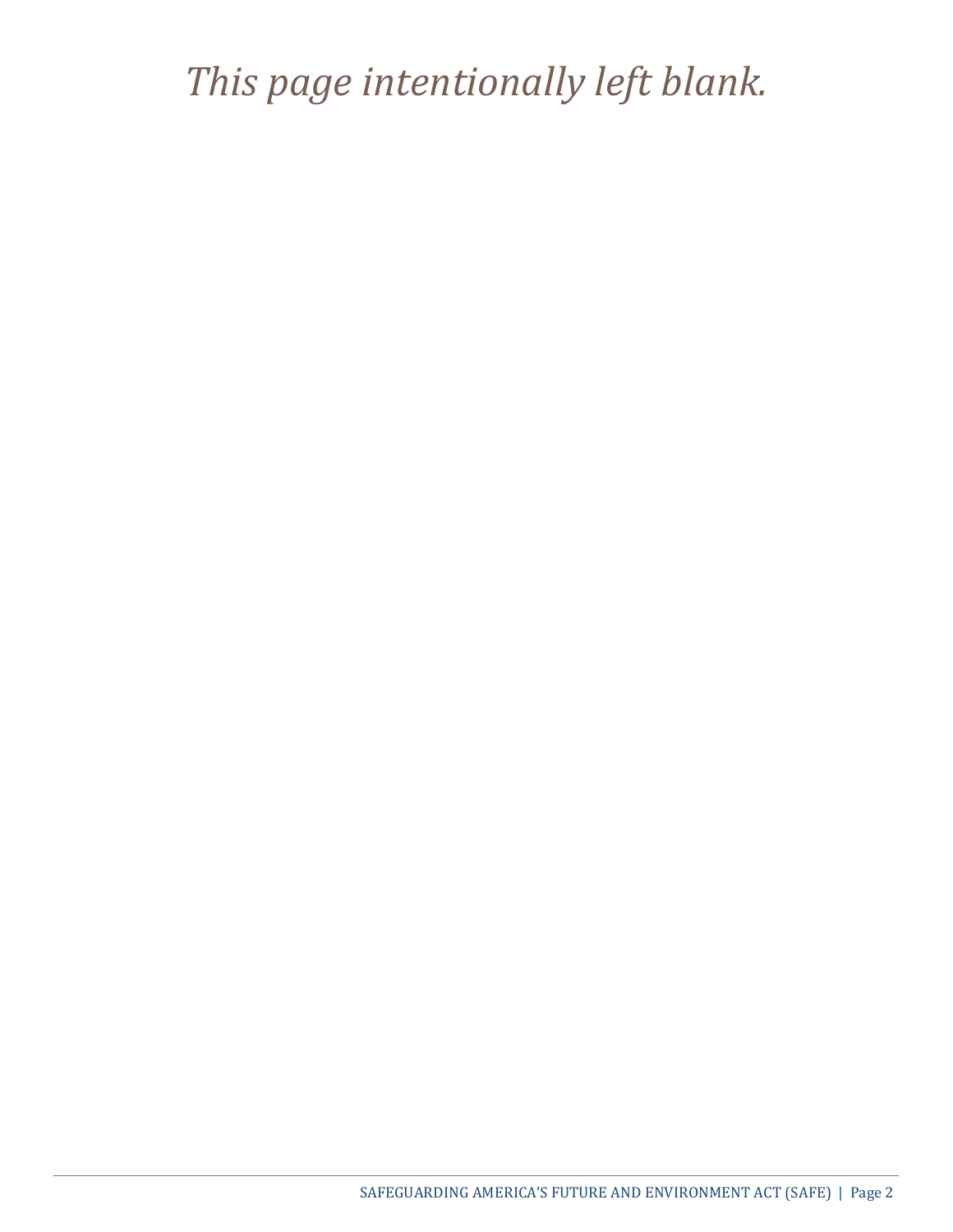### **Disclaimer**

This document includes copyrighted material for educational purposes. These materials are included under the fair use exemption of U.S. Copyright Law and are restricted from further use. This document has been prepared on an "All Care and No Responsibility" basis. Neither the authors nor Columbia University make any express or implied representation or warranty as to the currency, accuracy, or completeness of the information in this document.

#### **Team Members:**

Savannah Gentry Miller (Manager) Nina Gyourgis (Deputy Manager) M. Umar Ashfaq Daniel Chi Cook Lisa Kubotera Danny Scull Tiffany Sieler Averill Q. Wickland Shira Yashphe

**Cover Photo Credit:** Dr. Robert Cook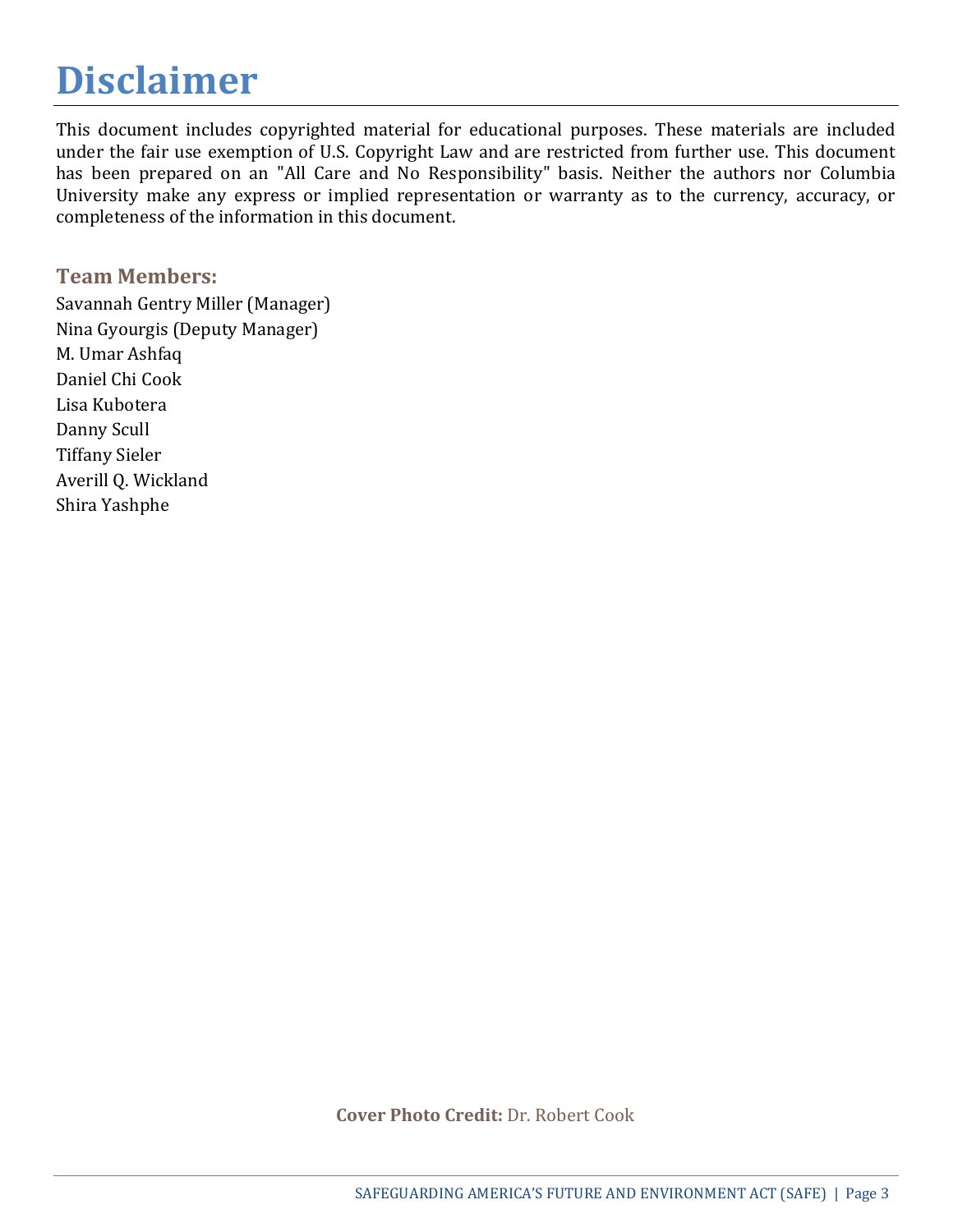### **Executive Summary**

Global climate change has caused unprecedented stress on many of the United States' fish, wildlife, and plant species. This has put the resilience of species and the vitality of national ecosystem services at risk. Atmospheric carbon dioxide concentrations have increased since the pre-industrial era. The combination of increased  $CO<sub>2</sub>$  concentrations and natural forces has contributed to global climatic changes, including, but not limited to, increased global temperature, drought, sea level rise, ocean acidification, and more severe and frequent extreme weather events. Alterations to ecological cycles impact the distribution of fish, wildlife and plant species. Furthermore, climatic changes can disrupt the timing of fish, wildlife, and plants' biological and seasonal cycles, negatively affecting blooming, breeding, and migratory patterns. The Intergovernmental Panel on Climate Change (IPCC) notes that climate change has and will continue to adversely affect all aspects of biodiversity (IPCC 2014).

Losses of fish, wildlife and plant species, as well as the ecosystem services they provide, will greatly impact the national economy. The stability of fish, wildlife, and plant populations represents a critical component of GDP, in addition to inherent aesthetic values. According to a 2012 Outdoor Industry Association report, for example, outdoor recreation – including camping, wildlife viewing, and hunting – was valued at \$646 billion (Cartwright 2015). In addition, healthy ecosystems provide invaluable ecosystem services, including crop pollination, and soil and air purification, and increased national resilience to climate change impacts.

The *Safeguarding America's Future and Environment Act* (SAFE ACT) intends to increase government efficiency and effectiveness in responding to climate change. By establishing an integrated national approach for protecting and conserving the country's fish, wildlife, and plant species, the bill seeks to improve the functionality of ecosystem services and prepare for further climate change and variability.

This report provides an overview of scientific components associated with species' vulnerability to climate change as well as how these scientific concerns inform the SAFE Act's objective. It then details the mechanisms by which the SAFE Act will address species' vulnerability and the sustainability of ecosystem services that these species provide for present and future generations.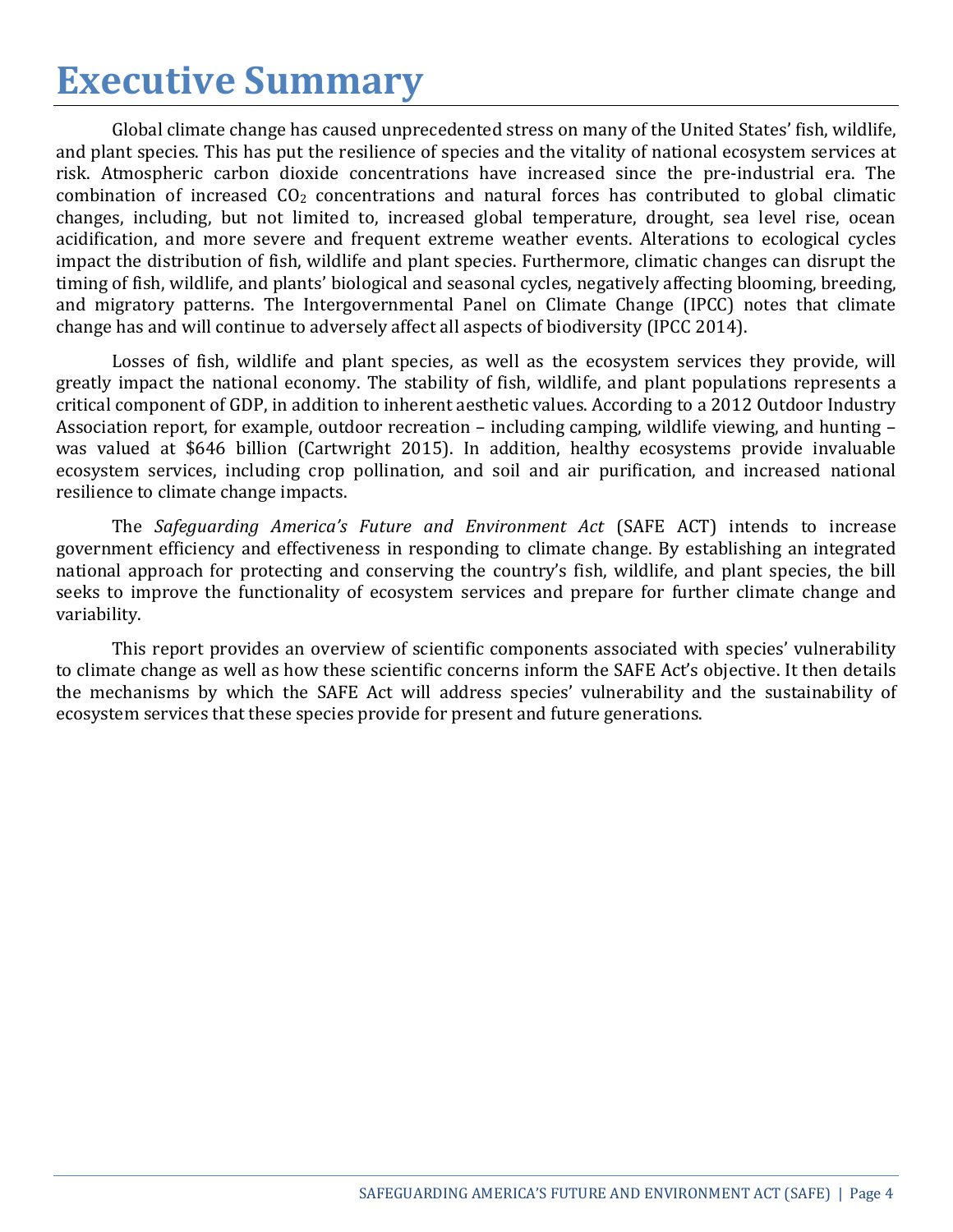### **Table of Contents**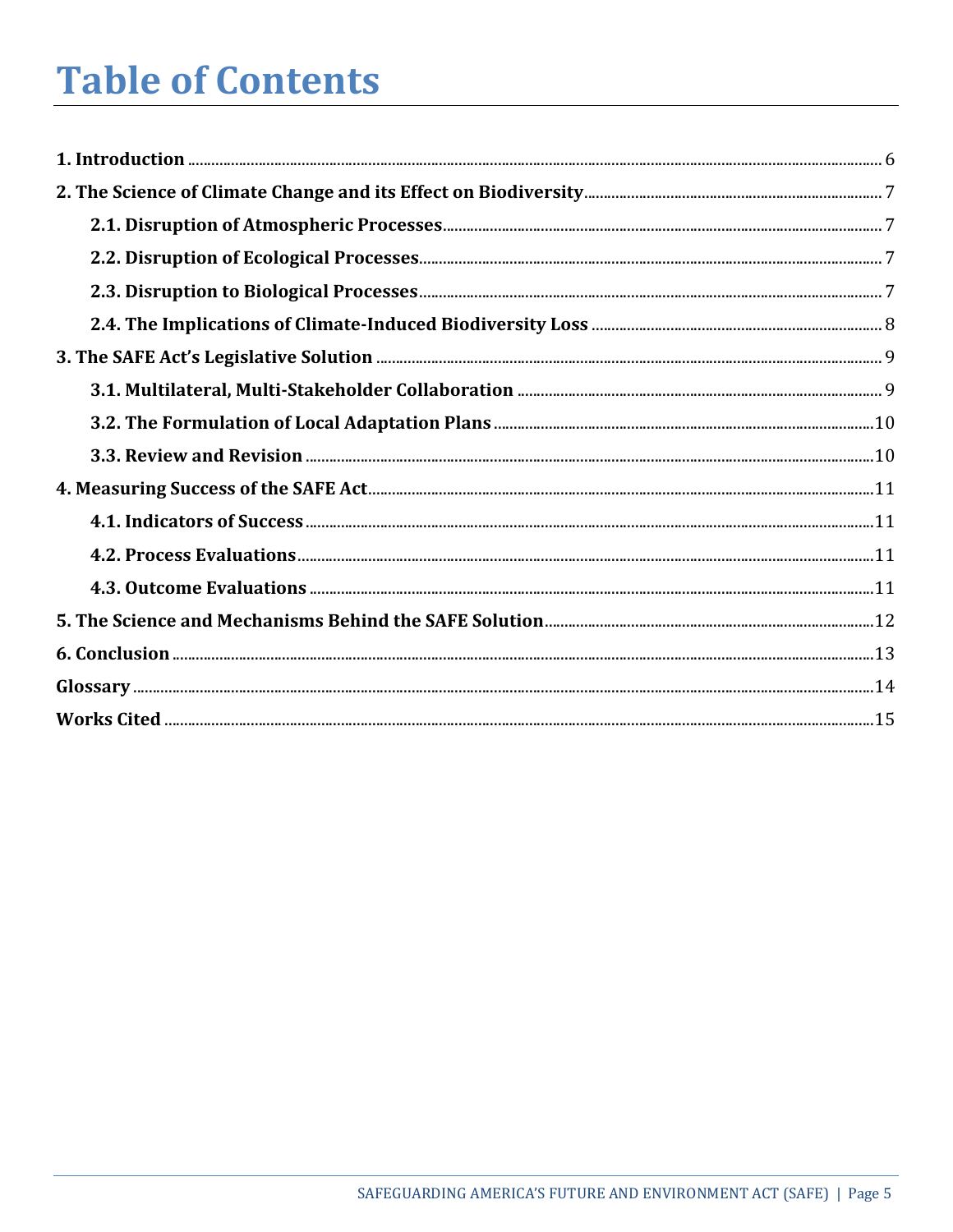### <span id="page-5-0"></span>**1. Introduction**

Pressing concern over the impacts of climate change and extreme weather to fish, wildlife and plants highlights the need for governmental efficiency in protecting, managing, and conserving the nation's species and ecosystem services. Currently, a number of Federal, State, local, and tribal agencies have introduced legislation and engaged non-governmental stakeholders in working towards conservation. This includes, but is not limited to, the U.S.

Bureau of Land Management, the U.S. Fish and Wildlife Service, the Environmental Protection Agency, the National Park Service, the United States Geological Survey, and the National Oceanic and Atmospheric Administration (NOAA). The SAFE Act aims to foster communication and coordination between these groups, and others, in order to achieve tangible conservation results.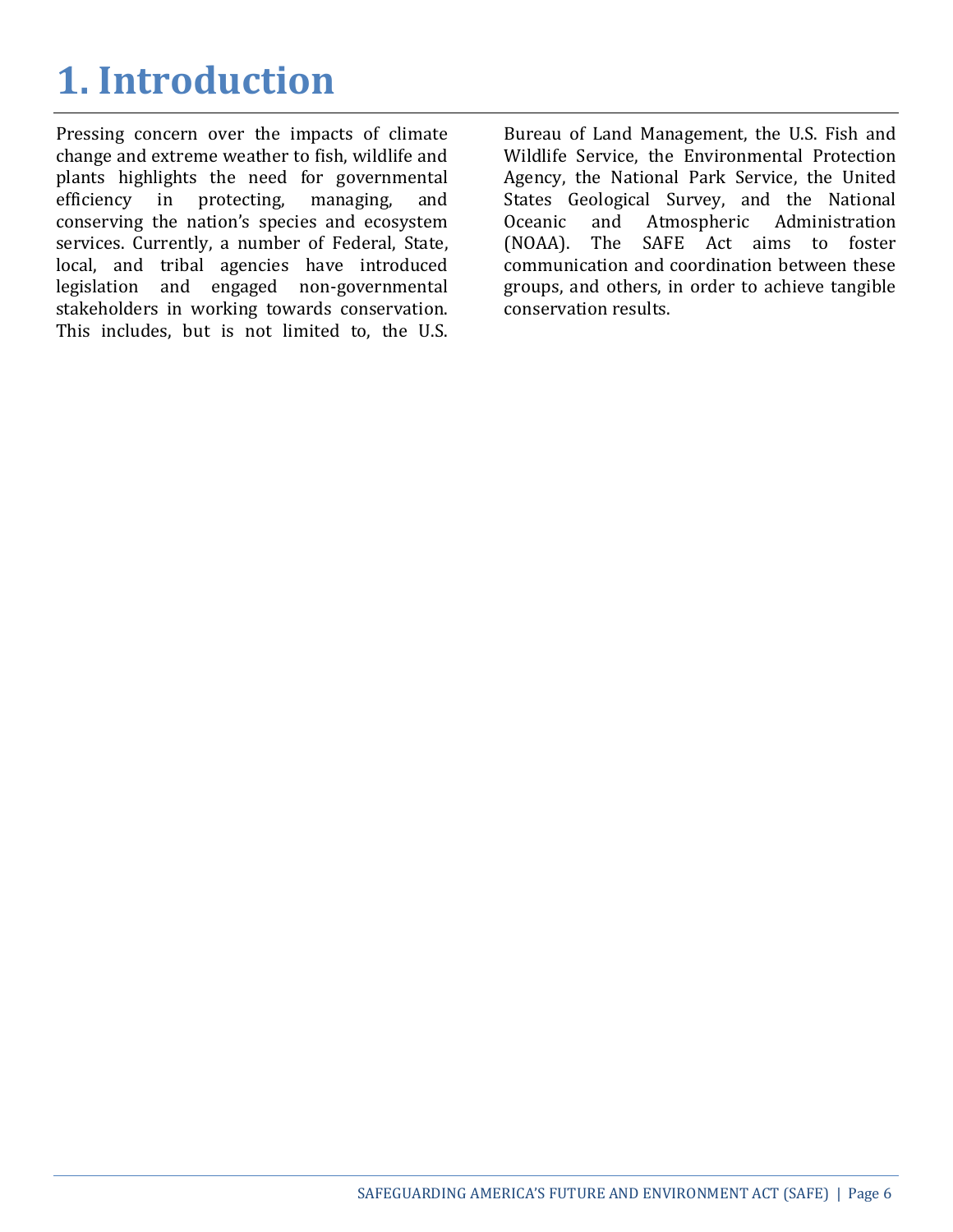## <span id="page-6-0"></span>**2. The Science of Climate Change and its Effect on Biodiversity**

Global climatic changes have and will continue to alter ecological processes, and ultimately the vitality of crucial ecosystem services. Subsequently, many U.S. fish, wildlife, and plant species' resilience to environmental disturbances will weaken.

### <span id="page-6-1"></span>**2.1. Disruption of Atmospheric**

#### **Processes**

An excess of  $CO<sub>2</sub>$  has accumulated in the Earth's atmosphere over the last century, primarily as a byproduct of fossil fuel energy consumption (NOAA). The buildup of this greenhouse gas has resulted in a steady and measurable increase in the amount of heat energy trapped in the atmosphere. For example, average surface temperatures in the United States have increased roughly 1.5 degrees Fahrenheit over the last century (The National Aeronautics and Space Administration). Such a rapid shift in temperature has had profound effects on local and regional climates across the country. The frequency and severity of extreme weather events, for example, has increased. These events include floods, hurricanes, seasonal changes, and wildfires, as well as more subtle changes brought on by altered patterns of rainfall, snowfall, and river flow. The rapid accumulation of  $CO<sub>2</sub>$  in the atmosphere is also responsible for ocean acidification. Taken together, these phenomena are changing habitat conditions for many species, and introducing new biological, chemical, and physical stresses into their environments.

#### <span id="page-6-2"></span>**2.2. Disruption of Ecological Processes**

Fish, wildlife, and plants experience a natural adaptability and resiliency threshold to environmental disturbances. For example, if a food source becomes depleted, animal populations will attempt to identify a new one and tailor their diet accordingly in order to survive. If a habitat becomes unsuitable for nesting, a bird species may adjust its migratory pattern in order to ensure the survival of its brood. These types of common behavior modifications are generally referred to as adaptations and are essential to the viability of a given species or population. In many cases, however, climatic conditions are changing faster than the species' ability to adapt, resulting in population decline and system-wide biodiversity loss. When population numbers decline due to environmental factors, the degree and speed with which they can eventually recover, referred to as a population's resilience, will also decline.

Large system-wide impacts have the potential to occur if climate change results in the decline of a keystone species. A keystone species is one that serves a role within its ecosystem that is disproportionately large compared to other species in the same ecosystem. Their decrease in population can lead to a cascading decline of other species. These losses will lead to reductions in ecological biodiversity, defined as the species variety of fish, wildlife, and plants in an environment as well as the diversity of genes within a population or species.

#### <span id="page-6-3"></span>**2.3. Disruption to Biological Processes**

When climate change reduces greater numbers of a population, the remaining organisms are left with fewer gene variants to protect them and their offspring from disease and environmental stress. Survivor populations become more susceptible to predation, habitat loss, food scarcity and other factors, creating a feedback mechanism for the population's decline. Other disrupted biological processes include shifts in the timing of fish, wildlife, and plant's natural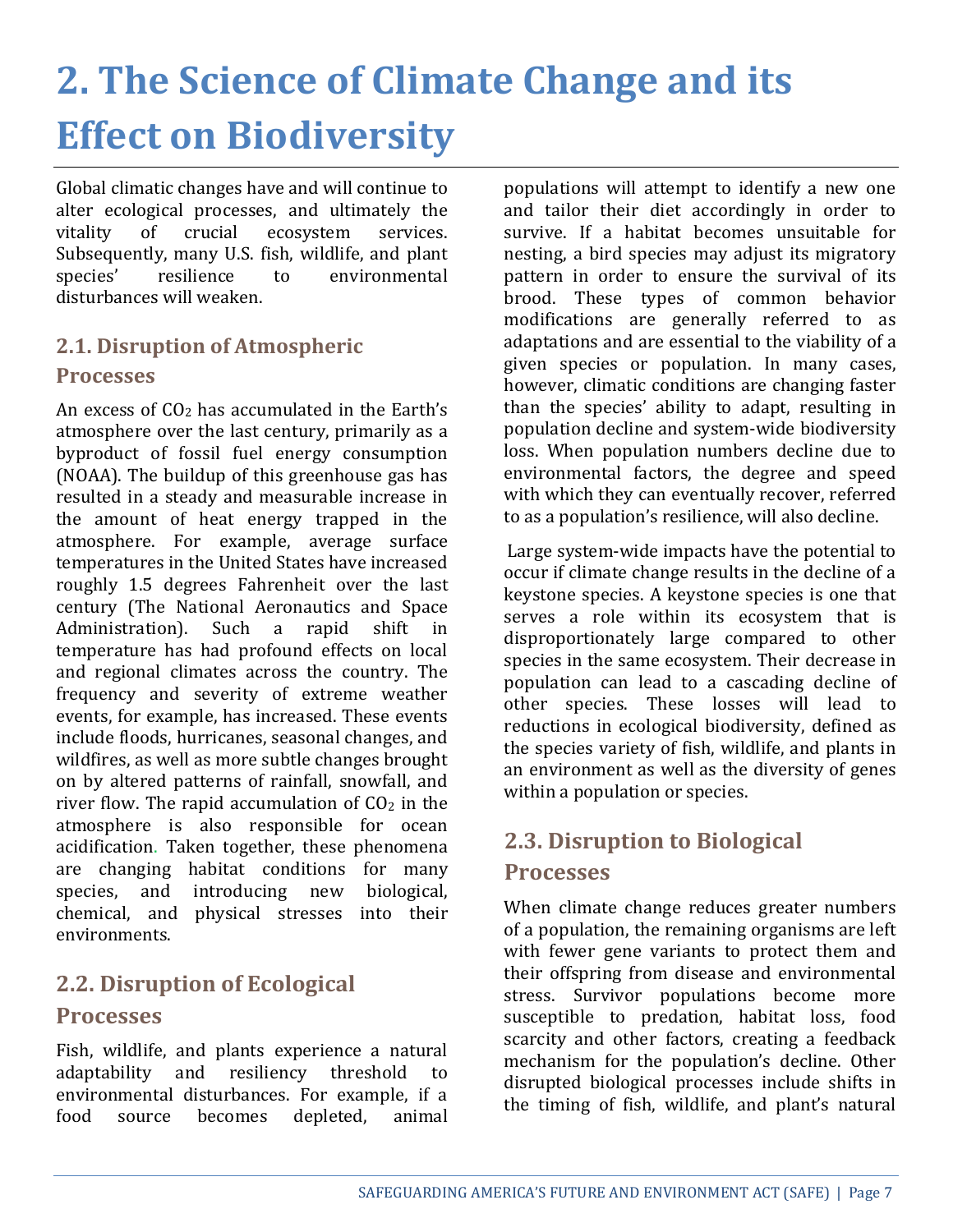cycles. For plants, warming temperatures can trigger blooms too early in the calendar year, when pollinators are not yet ready to assist in seed dispersal. Similarly, wildlife often base their mating and breeding behaviors on the regular patterns of the seasons. If these conditions occur at the wrong time of year, due to changing climates, offspring can be born when food sources are unavailable or without enough time to be properly reared (Memmot et. al 2007).

#### <span id="page-7-0"></span>**2.4. The Implications of Climate-Induced Biodiversity Loss**

The last century has seen changing patterns of extreme weather and climate events. From the acceleration in global sea level rise, to a measured increase in surface and ocean temperatures, these changes have increased in frequency over the last 50 years and they will continue to increase in frequency for the foreseeable future (Church 2006, Levitus 2007, USCEI 2016). US Federal agencies such as the National Aeronautics and Space Administration and the United States Geological Survey have demonstrated that wildlife, fish and plant populations are affected by such extreme weather occurrences. Loss of biodiversity and changes to species' seasonal cycles are just two examples of how climate change negatively impacts an ecosystem. Simply put, climate change is occurring at a pace faster than species' adaptation rates, reducing the resilience of fish, wildlife, and plants to population disturbance on a nationwide scale.

The United States' economy relies on the resources and services its wildlife, fish, and plants provide. Just as labor and technology contribute value and functionality to the economy in the form of human capital, ecosystems yield a supply of natural capital. Clean air, storm protection, health benefits and jobs that support human communities are only a handful of the ecosystem services produced. Thus, when ecosystems are put at risk, so are the communities and industries that depend on them.



**Figure 1. Salmon populations are major economic, cultural, and ecological components of US natural resources and their populations are dwindling due to the impacts of climate change. Impacts include loss of snowpack, warmer water temperatures, and increased extreme weather events and flooding. Source:** *The Washington Post*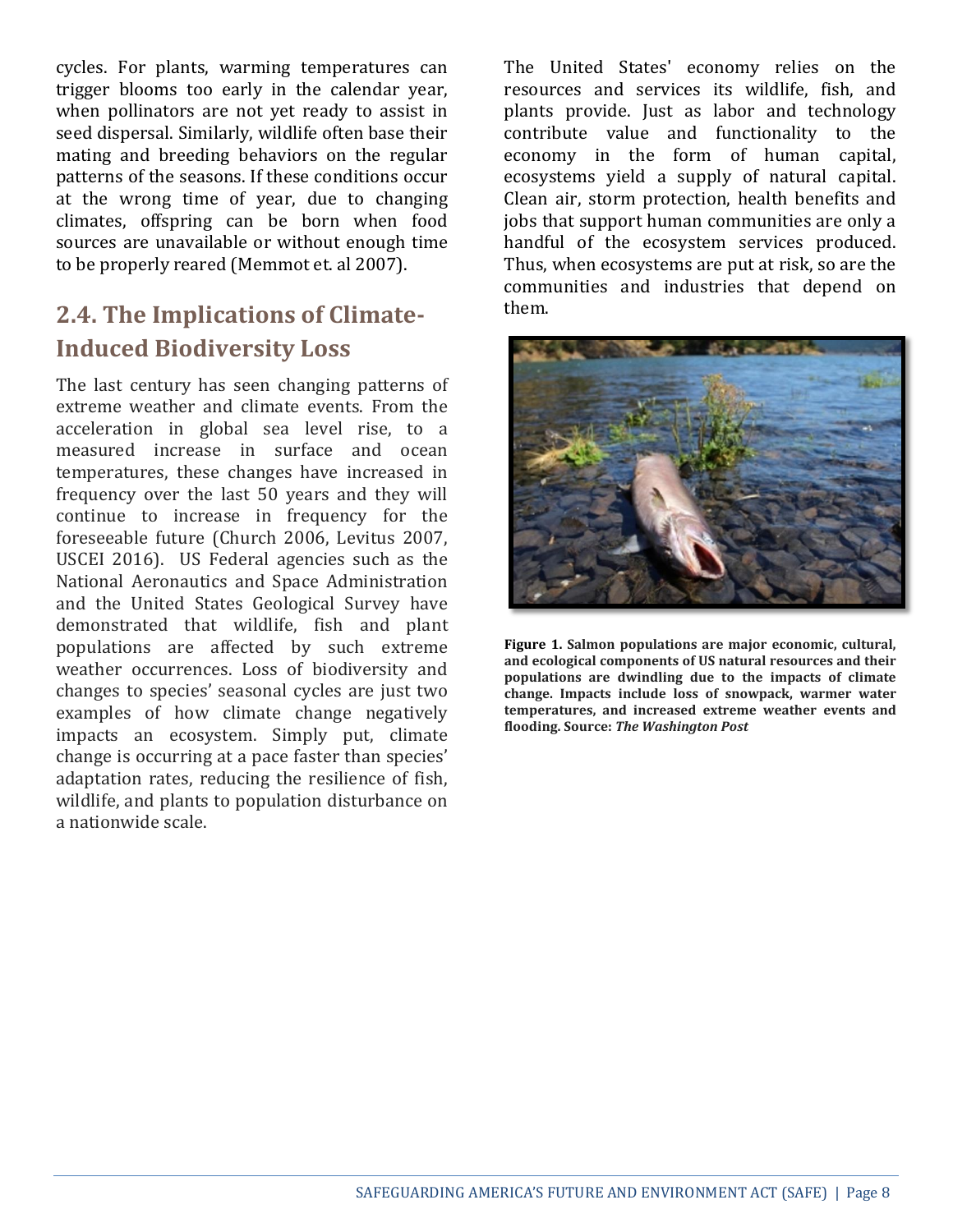### <span id="page-8-0"></span>**3. The SAFE Act's Legislative Solution**

The *Safeguarding America's Future and Environment Act* (SAFE Act) intends to establish an integrated national approach to respond to the deleterious effects of climate change and extreme weather conditions on fish, wildlife and plant populations through the implementation of *Adaptation Strategy* (National Strategy), which was released in 2013. This strategy protects, manages and conserves fish, wildlife, and plants by maintaining or improving their ability to withstand, adjust to, or recover from the effects of current or future extreme weather conditions.



**Figure 2. The SAFE Act Legislative Framework**

the National Fish, Wildlife, and Plants Climate Adaptation Strategy. The SAFE Act was presented in both the Senate (S.1601) and the House of Representatives (HR. 2804) and has been endorsed by twenty organizations, including Defenders of Wildlife, the Sierra Club, and The Nature Conservancy. Twenty-three U.S. congressional representatives have signed on to the proposed legislation as co-sponsors.

#### <span id="page-8-1"></span>**3.1. Multilateral, Multi-Stakeholder Collaboration**

Within ninety days of the bill being passed, the President will establish a Working Group. This Working Group will consist of the heads of Federal and State agencies or departments that have authority over the fish, wildlife, and plant resources of the US and tribal representatives. The Working Group will make use of the *National Fish, Wildlife and Plants Climate* 

The Secretary of the Interior, State officials, tribal leaders, and other partner organizations, will establish a National Climate Change and Wildlife Center in accordance with the bill. The Center will assess and develop scientific information, tools, strategies and techniques to support the Working Group, and other interested organizations, in addressing the effects of extreme weather and climate change on fish, wildlife, and plants. In addition, the Advisory Committee on Climate Change and Natural Resource Sciences will aid the Working Group, by offering a multi-stakeholder perspective in the fields of ecology, biology, and climate change. It will be representative of the private sector, public sector, non-governmental organizations, etc.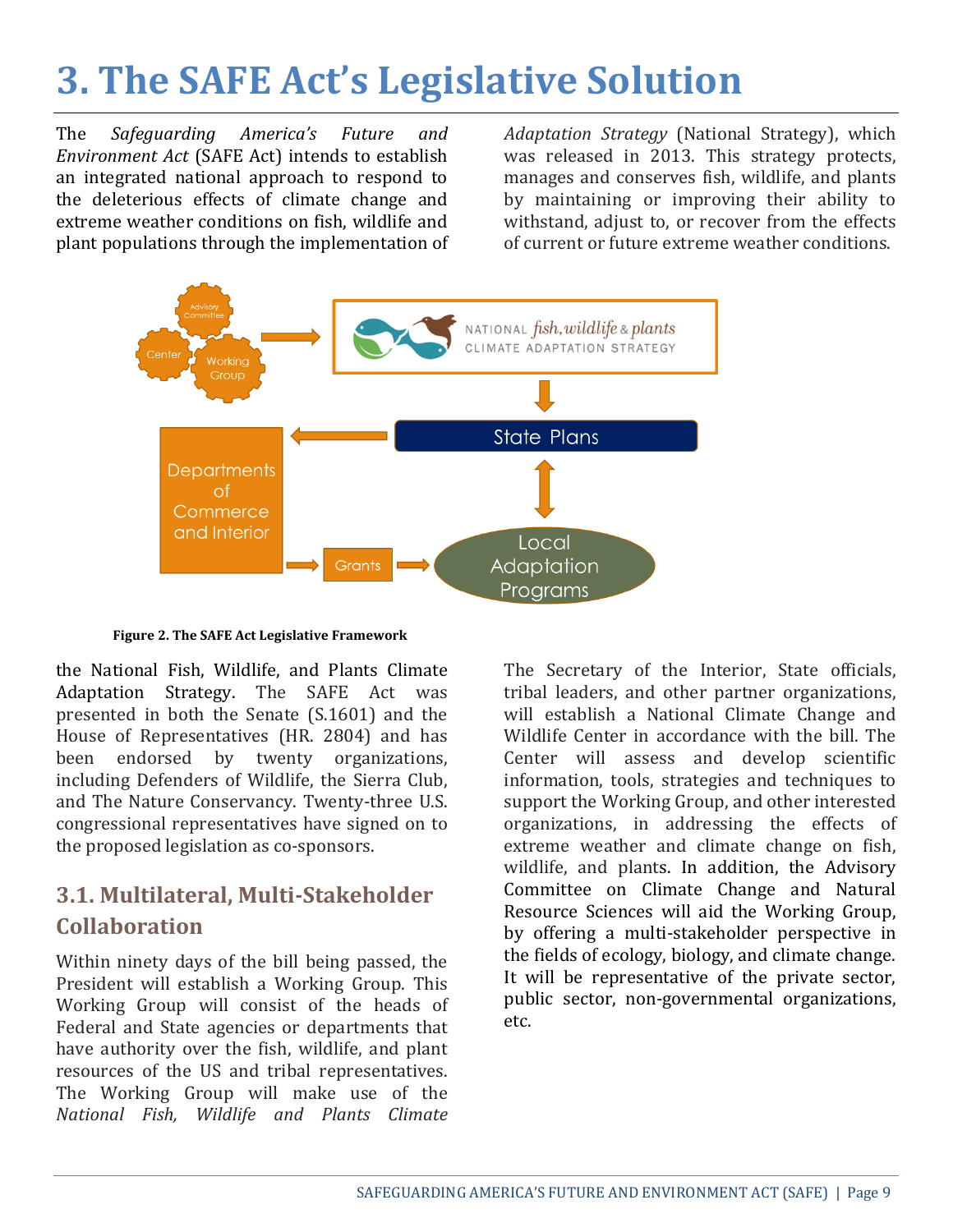#### <span id="page-9-0"></span>**3.2. The Formulation of Local Adaptation Plans**

Within one year of the bill's passing, and no later than one year after each revision of the National Strategy, the Working Group will develop a plan of action, provide options for public review and comment, and submit the plan to the President to be approved. Each State has the right to be considered for funds within one year of this bill being passed and each revision of the National Strategy. The Secretary of the Interior and the Secretary of Commerce will review and approve States' plans in order for plans to receive funding.

#### <span id="page-9-1"></span>**3.3. Review and Revision**

Each process of the SAFE Act, from the National Strategy to States' local adaptation plans, will undergo periodic review and revision. Each plan is considered a "living document," and adapts with evolving scientific understanding, fieldwork, and innovative policy tools. In order to address ecological and climatic variance, the SAFE Act legislation must remain dynamic and innovative.

#### **Salmon in the Upper Quinault River: Local Adaptation Plan**



**Figure 3. This figure represents the overarching objective, interim actions, and measurable indicators for the local adaptation plan for salmon in the Upper Quinault River, in Washington State.** 

#### **Case Study – Salmon of the Upper Quinault River**

The National Wildlife Federation has coined salmon the "canary in the coal mine" for indicating climate change impacts. The unique migratory patterns of salmon expose them to environmental conditions ranging from freshwater streams to open ocean, and therefore diverse climate-related changes. Their climate risks include, but are not limited to:

- Loss of snowpack, which can result in reduced and more variable stream flows
- Warmer water temperatures, which add stress to salmon populations and increase vulnerability to predators, parasites, and disease
- Increasingly severe storms and floods, which disrupt nesting sites.

As salmon populations decline, so too do the predators that depend on them as a food source. These predators in turn help deposit nutrients originating from the salmon to other locations within an ecosystem. Salmon are integral components of their ecosystem, and thus their absence would result in widespread ecological harm.

These factors have informed the efforts of the Quinault Indian Nation, in collaboration with State, Federal, local, and nonprofit partners, to design interim conservation strategies to protect the salmon along the Upper Quinault River. The project's overarching goal is to restore habitat-forming processes on the river and protect the genetic diversity and resilience of salmon populations. Since 2007, local conservation managers have installed 27 engineered logjams, a common restoration solution for conserving salmon populations and their ecosystem. Engineered logjams break up stream flows and ease erosion, returning the system to an approximation of its natural state. Furthermore, they play a vital role in providing safe refuge for salmon amid stream flow variability and when hiding from predators. Conservation managers will continue to measure birth and death rates, water levels, and migration patterns, in order to monitor the success of the local adaptation plan's restoration strategy. This project serves as an example of the kind of feasible and monitored local adaptation plan for which the National Fish, Wildlife, and Plants Climate Adaptation Strategy provides a framework.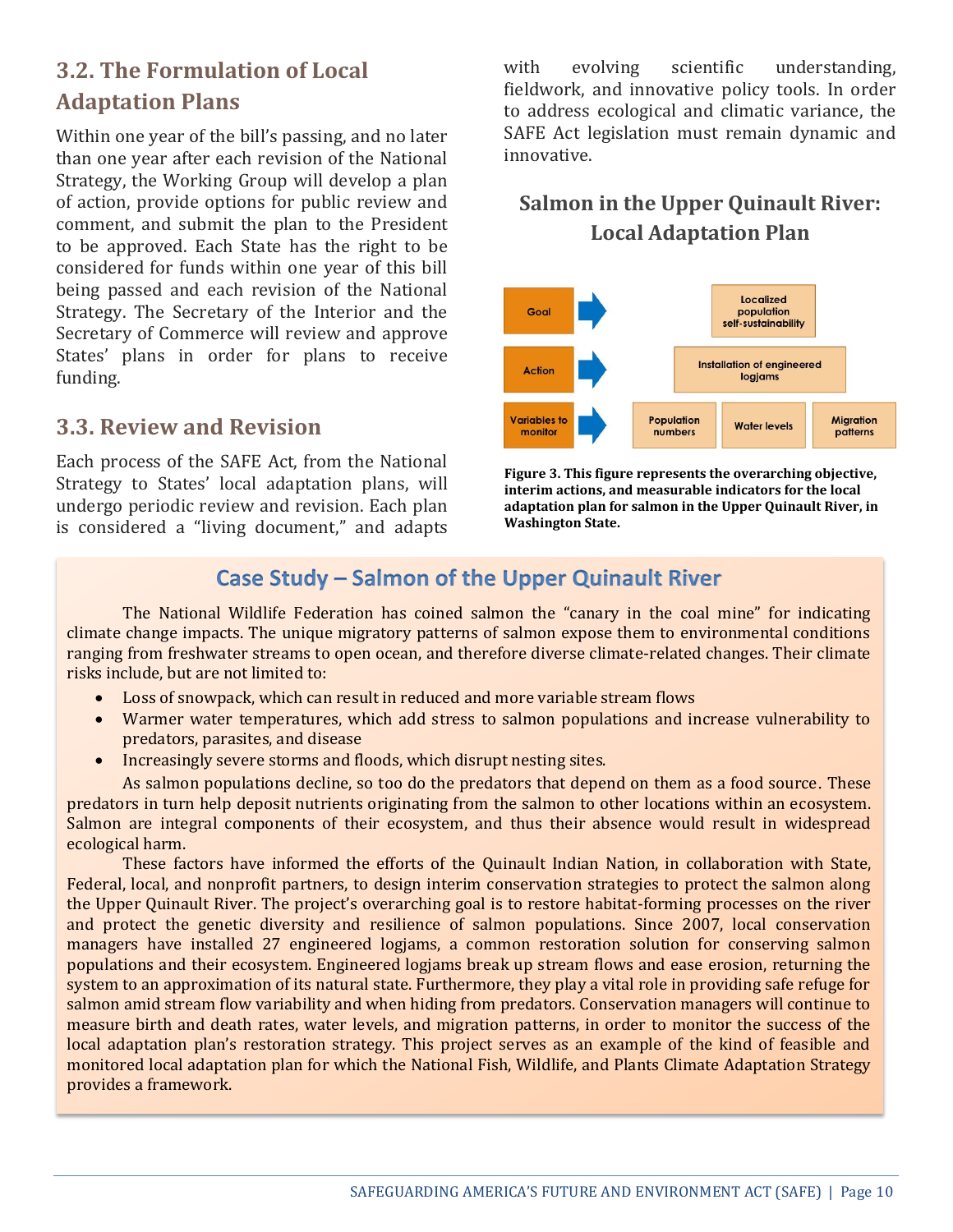### <span id="page-10-0"></span>**4. Measuring the Success of the SAFE Act**

Given the multi-faceted nature of the SAFE Act, and the inter-governmental cooperation required to achieve its objectives, a performance measurement framework at all working levels is imperative for its success. Monitoring and evaluation is an integral component in the design phase of any project or task, and specific, quantifiable, and measurable indicators of success are a tangible benchmark to measure progress. Any species conservation and adaptation measures proposed and undertaken via the SAFE Act require clearly defined goals and outcomes to be established at the outset.

#### <span id="page-10-1"></span>**4.1. Indicators of Success**

Specific conservation targets that the SAFE Act aims to create and execute are, in many cases, yet to be laid out. As such, baseline studies to assess existing rates of population decline are also included as part of the general plan, as envisioned in the bill. Given that the proposed Working Group outlined in the SAFE Act will include State representatives as well as the Director of the US Fish and Wildlife Service, technical expertise to develop performance measurement systems for adaptation measures will be available.

Performance measurement for the SAFE Act would require a two-pronged approach, measuring progress at the micro-level for each proposed conservation plan, as well as the processes that lead to the formulation of each plan. Methods for monitoring, specific targets, and the types of data collected are likely to differ among adaptation strategies, and must be driven

by the specific information needs of species specialists, key decision makers, and public interest (Heinz 2008).

#### <span id="page-10-2"></span>**4.2. Process Evaluations**

Process evaluations assess the effectiveness of inter-governmental meetings. They are conducted to further the National Strategy and require quantitative indicators for performance benchmarking. These macro-level targets would define the deliverables and outcomes of meetings, as well as the budgetary quantum of expenditures required at specific time periods (UNEP 2006).

#### <span id="page-10-3"></span>**4.3. Outcome Evaluations**

Recovery plans for various species, developed by the US Fish and Wildlife Service under the Endangered Species Act of 1973, serve as good examples of outcome-based performance measurement systems (USFWS 2004). The steps required to develop performance management systems for adaptation plans would first include the identification of conservation targets for a vulnerable species of plant, fish or wildlife, as well as a study of threats the species faces. Next, a conceptual model would be developed that identifies potential indicators of target status and conservation effectiveness. These targets would guide the implementation of the proposed conservation activities, and outline markers for success (Heinz 2008).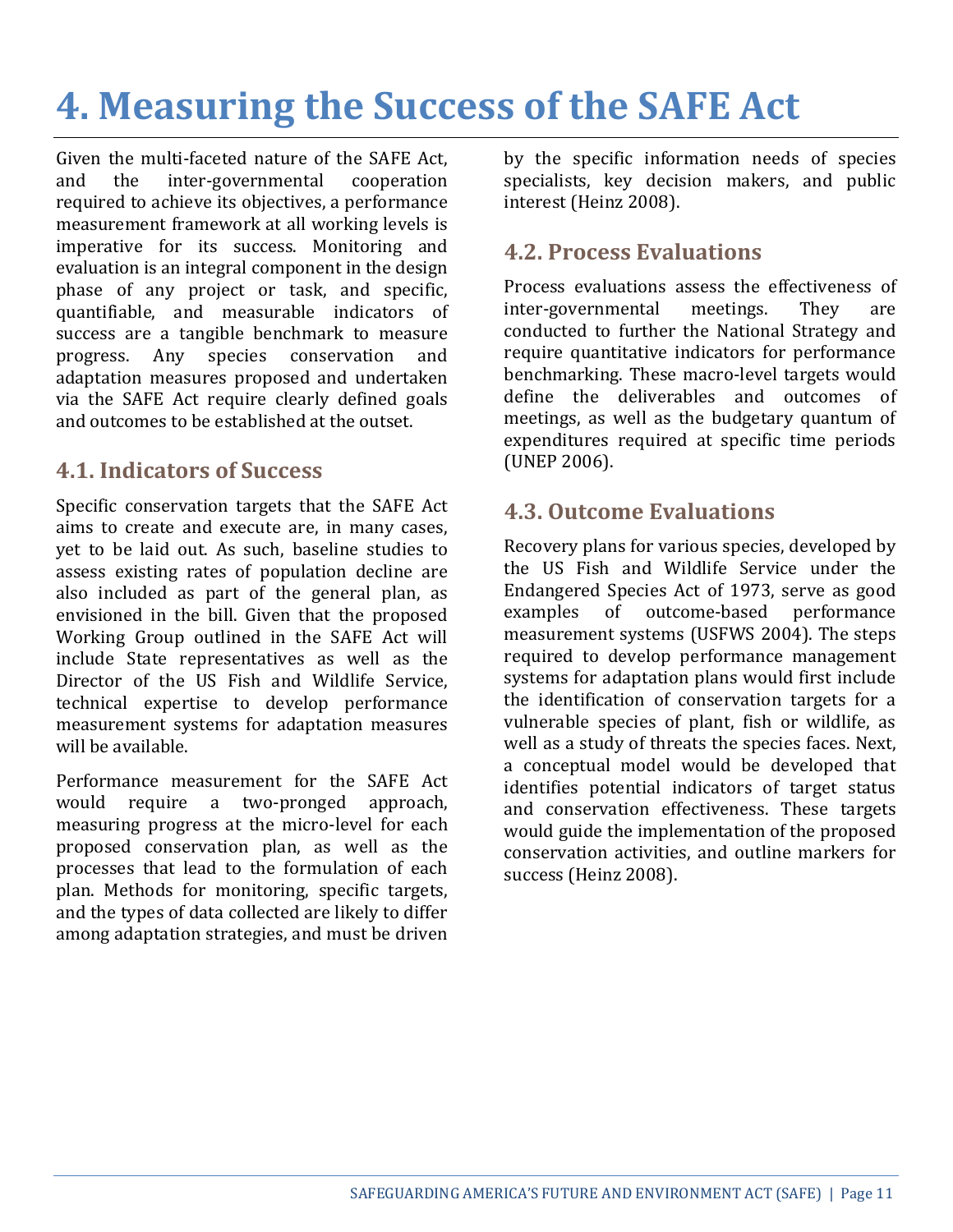### <span id="page-11-0"></span>**5. The Science and Mechanisms Behind the SAFE Solution**

There are numerous scientific points of discussion pertaining to the general SAFE Act's process of adaptation, prioritization, and diverse implementation strategies. The scientific community has not reached a consensus on all issues, with an overarching lack of understanding concerning the value of biodiversity, and the way ecosystems interact with and benefit society. This controversy informs the specific disagreements regarding species' ability or inability to adapt to climate change, the prioritization of vulnerable species, and most effective adaptation solution.

#### **5.1. Identification of Vulnerable Species' Adaptation Rates**

The SAFE Act is predicated on the presumption that fish, wildlife and plant species are identifiably unable to adapt quickly enough to the effects of climate change. However, some controversies surround the degree to which changing climates negatively impact the survival of target species. Furthermore, defining species' adaptation rates to environmental disturbances can present a challenge. These debates rest upon the uncertainty of available methodology.

#### **5.2. Biases in Vulnerable Species Prioritization**

The SAFE Act determines that species must be ranked according to their vulnerability and their impact on other organisms within their ecosystem. However, there is a lack of consensus on how to identify and prioritize species based on these parameters. No standard prioritization process currently exists, and, due to limitations in current research, bias is often developed during species identification. For example, a larger number and much higher proportion of species of vertebrates have been studied and ranked for vulnerability when compared to insects (Pacifici 2008). There is also a lack of consensus on valuing cultural prioritization, as a local society's values may influence the perceived importance of a given species. Species with relatively low ecological value may be misconstrued as more integral to an ecosystem, possibly distracting attention and diverting resources away from species with ecologically larger impacts within that ecosystem (Fletcher 2005).

#### **5.3. Unknowns in the Effective Formulation of Local Adaptation Plans**

Each State will propose species-specific adaptation plans for addressing the protection, management, and conservation of identified vulnerable populations. However, defining success presents a critical controversy, with regard to setting population targets. Furthermore, if an adaptation plan requires the creation of a static ecosystem, it can create an unnatural ecological situation. Other controversies relate to timescales of ecosystem recovery, since they are often much longer than fiscal and political cycles (Hilderbrand, 2005).

In addition to the challenges of creating an appropriate adaptation plan, there is also the possibility of failure in a well-designed plan, and unintended harm. Translocation, or physically transporting a species into a new ecosystem, is often unsuccessful, and can even result in a species becoming invasive in its new home (Griffith 1989; James 2015). Avoiding unintentional damage to other ecosystems is a crucial aspect of any successful adaptation plan.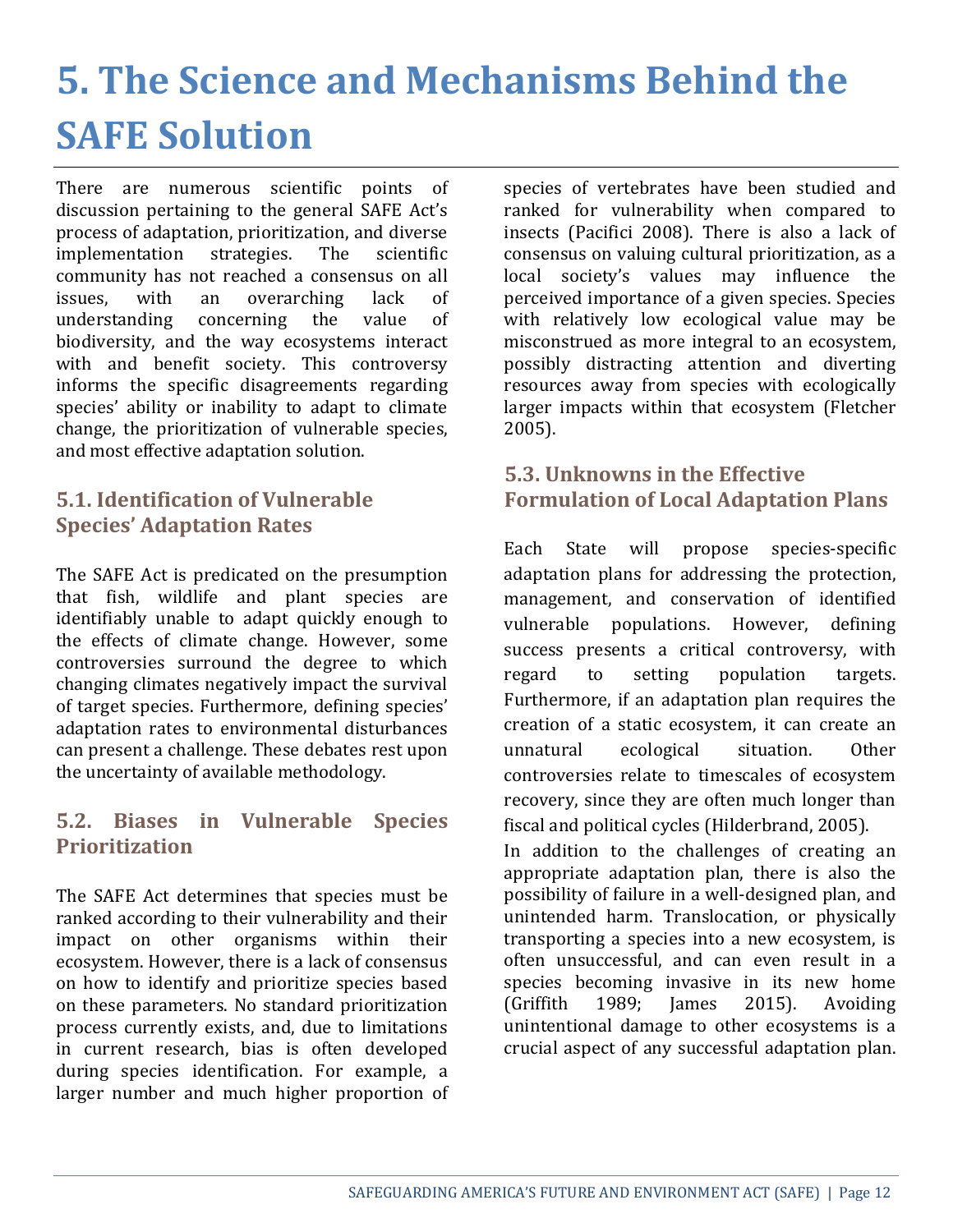### <span id="page-12-0"></span>**6. Conclusion**

The Intergovernmental Panel on Climate Change is in consensus that climate change negatively impacts biodiversity, and threatens ecosystem services (IPCC 2014). Studies undertaken by United States research institutions and federal agencies have observed the same phenomenon. Local and regional communities are already experiencing the effects of fish, wildlife, and plant populations that have been compromised and degraded by climate change. The SAFE Act intends to unify and maximize the efficiency of activities that have begun to take form, but is still

disparate. The primary method by which the SAFE Act will achieve this will be through the coordination of government agencies and the implementation of the National Strategy. Though uncertainty and controversies do remain, and are important to consider in reviewing local adaptation plans, they do not undermine the SAFE Act's intention to safeguard America's future and environment through the efficient protection, conservation, and management of fish, wildlife and plant species.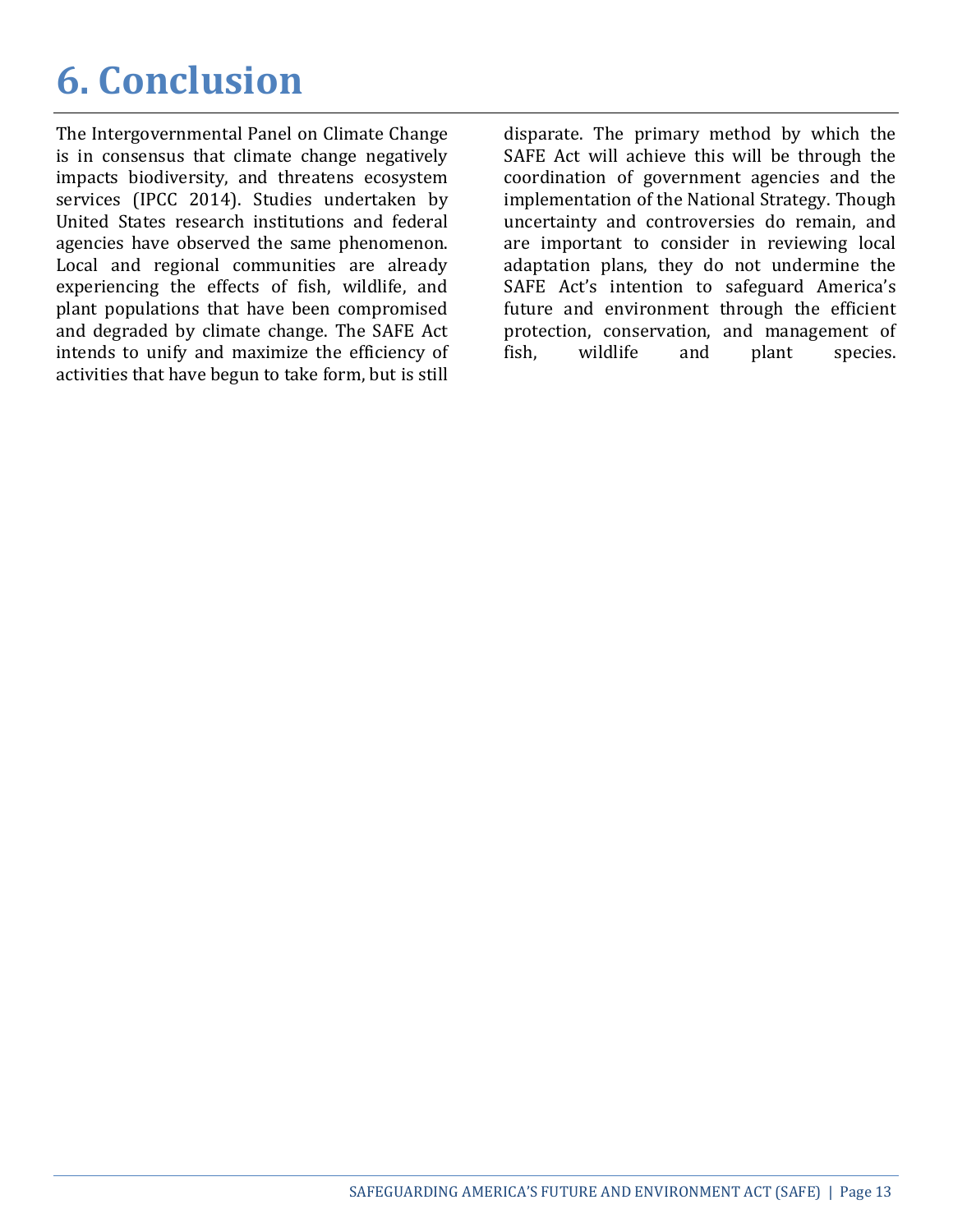### <span id="page-13-0"></span>**Glossary**

**Adaptation-** A change by which an organism or species becomes better suited to its environment.

**Biodiversity -** The existence of many kinds of plants and animals in an environment

**Center -** National Climate Change and Wildlife Center - assesses and develops scientific tools, strategies, and techniques to support the Working Group, federal and state agencies, and other parties trying to address the effects of climate change and extreme weather conditions on fish, wildlife and plants.

**Ecological Processes -** The biological, chemical, or physical interaction between the biotic and abiotic components of an ecosystem. These include, but are not limited to: decomposition, disease, gene flow, hydrological cycling, nutrient cycling, pollination, predator-prey relationships, and soil formation.

**Ecosystem Services**- Benefits gained by humans such as crop pollination, seed dispersal, water purification, as well as aesthetic and recreational value.

**Greenhouse Gases -** A gas that contributes to the greenhouse effect by absorbing infrared radiation. This includes, but is not limited to, carbon dioxide, latent heat, methane, and nitrous oxide.

**Habitat -** The physical, chemical, and biological properties that fish, wildlife, and plants use for growth, reproduction, survival, food, water, and/or cover.

**Keystone Species-** A species that has a large impact its ecosystem, disproportionate to the population of that species.

**National Strategy -** National Fish, Wildlife, Plants Climate Adaptation Strategy - a plan created by federal, state, and tribal government representatives outlining seven goals to help the fish, wildlife, and plant species withstand the effects of climate change.

**Resiliency-** The ability to anticipate, prepare for, and adapt to changing conditions and withstand, respond to, and recover rapidly from disruptions.

**State** - Includes a) the states of the United States, b) the District of Columbia, c) American Samoa, d) Guam, e) the Commonwealth of the Northern Marina Islands, f) the Commonwealth of Puerto Rico, and g) the United States Virgin Islands

**Tribal -** Includes any Native American tribe, band, nation, or other organized group, or community.

**Working Group -** The National Fish, Wildlife, and Plant Adaptation Joint Implementation Working Group comprised of the heads of Federal and State agencies and local and tribal representatives.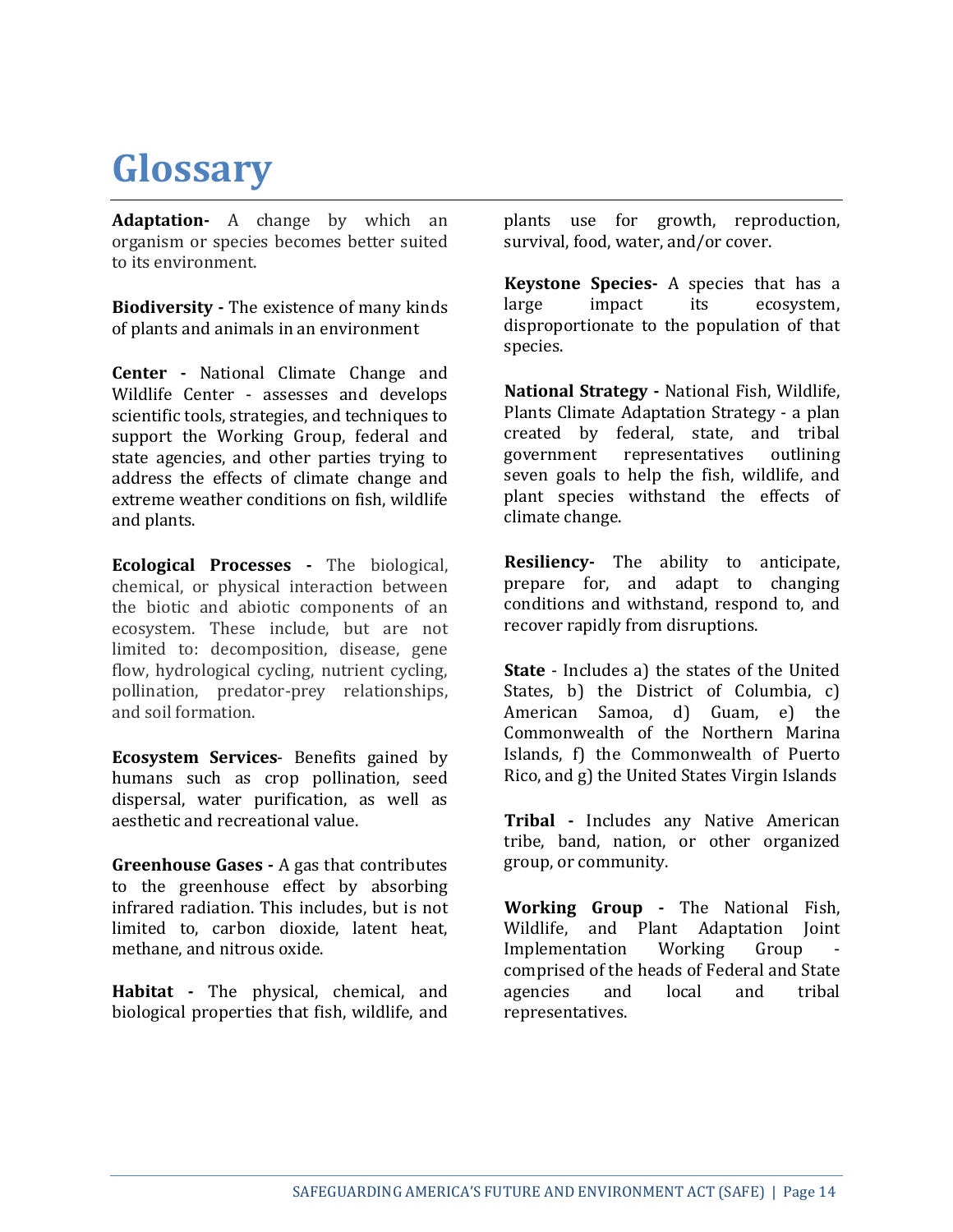### <span id="page-14-0"></span>**Works Cited**

- Church, John A., and Neil J. White. "A 20th Century Acceleration in Global Sea-Level Rise." Geophysical Research Letters 33 (01.062006): 1–4. Print.
- The John Heinz III Centre for Science, Economics and Environment. 2008. *Measuring Results of the State Wildlife Action Plans*. Washington, DC, xx pp.Web. 20 July 2016
- Intergovernmental Panel On Climate Change. "Summary for Policymakers." *Working Group III Contribution to the Fifth Assessment Report of the Intergovernmental Panel on Climate Change Climate Change 2014 Mitigation of Climate Change* (n.d.): 1-30. Web.
- Levitus, S., J. Antonov, and T. Boyer. "Global Ocean Heat Content 1955-2006 in Light of Recently Revealed Instrumentation Problems." AGU Fall Meeting Abstracts. Vol. 1. N.p., 2007. 6. Google Scholar. Web. 14 June 2016.
- Melillo, Jerry M., Terese TC Richmond, and G. W. Yohe. "Climate Change Impacts in the United States." *Third National Climate Assessment* (2014): n. pag. *Google Scholar*. Web. 14 June 2016.
- Memmott, Jane, Paul G. Craze, Nickolas M. Waser, and Mary V. Price. "Global Warming and the Disruption of Plant Pollinator Interactions." *Ecology Letters Ecol Letters* 10.8 (2007): 710-17. Web.
- Merriam-Webster Dictionary. "Definition of PHENOLOGY." N.p., 14 June 2016. Web. 14 June 2016.
- National Fish, Wildlife*, and Plants Climate Adaptation Strategy*. Association of Fish and Wildlife Agencies, Council on Environmental Quality, Great Lakes Indian Fish and Wildlife Commission, National Oceanic and Atmospheric Administration, U.S. Fish and Wildlife Service. National Fish, Wildlife, and Plants Climate Adaptation Partnership. (2012)
- Pacifici, Michela, Wendy B. Foden, Piero Visconti, James E. M. Watson, Stuart H.m. Butchart, Kit M. Kovacs, Brett R. Scheffers, David G. Hole, Tara G. Martin, H. Resit Akçakaya, Richard T. Corlett, Brian Huntley, David Bickford, Jamie A. Carr, Ary A. Hoffmann, Guy F. Midgley, Paul Pearce-Kelly, Richard G. Pearson, Stephen E. Williams, Stephen